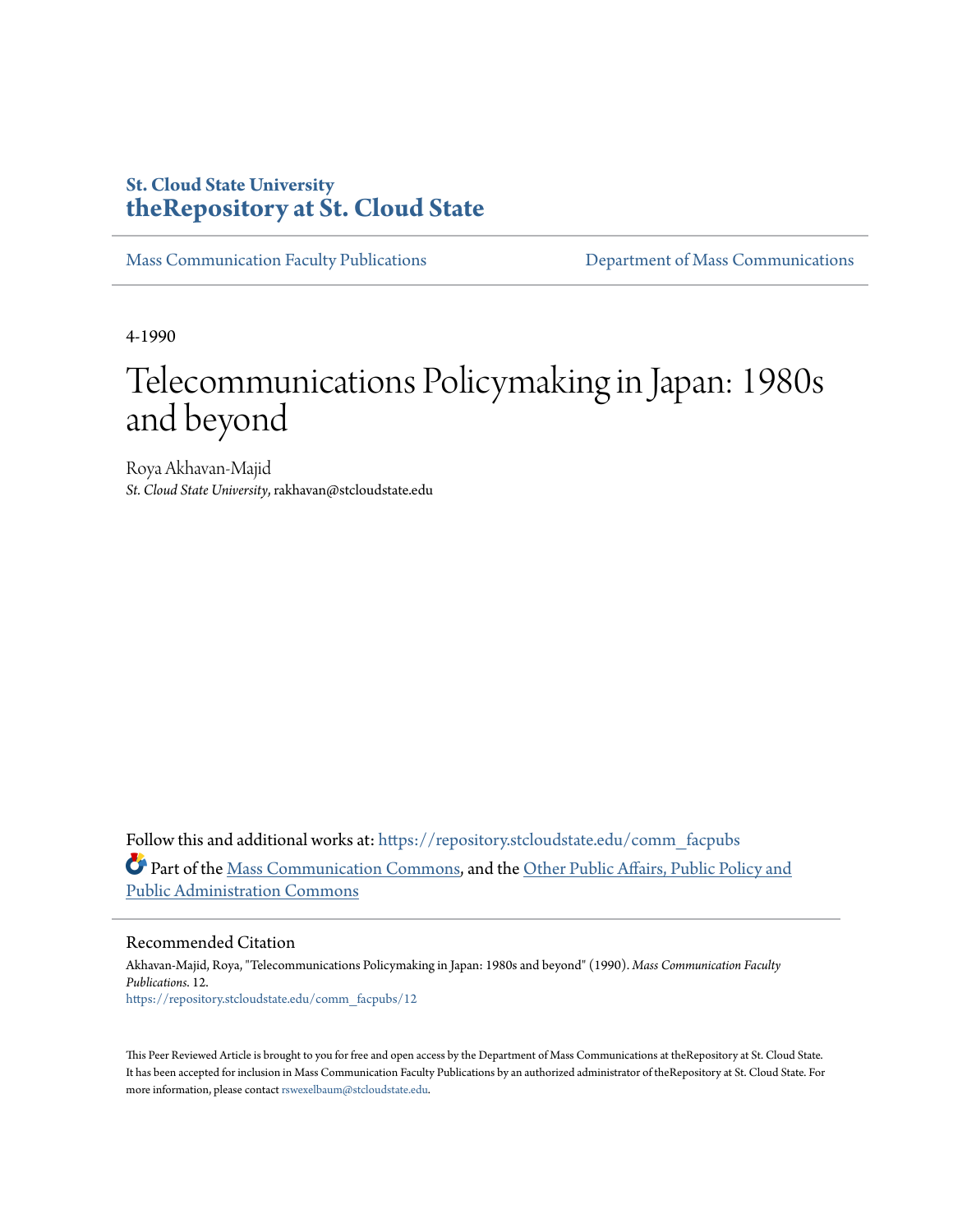# Telecommunications Policymaking in Japan

#### The 1980s and beyond

#### Roya Akhavan-Majid

*The major law which provided for the privatization of Nippon Telegraph and Telephone (NTT) in 1984 is up for review by the Japanese government in April 1990. Given the continuing domination of Japan's telecommunications market by NTT, ultimate divestiture of the privatized NTT remains a likely outcome of the review. Against this backdrop, this study presents an analysis of the forces which have shaped Japan's privatization and liberalization policy throughout the period 1980-89, and are likely to lead to additional reforms in Japan's telecommunications system in the course of the upcoming policy review.* 

The two major laws, the NTT Co Law and the Telecommunications Business Law, which provided for the privatization of Nippon Telegraph and Telephone (NTT) and deregulation of Japan's telecommunications market in 1984 passed the Japanese  $Diet<sup>1</sup>$  after a drawn-out process of bargaining and conflict resolution among major Japanese elite power groups, including NTT, the Ministry of International Trade and Industry (MITI), the Ministry of Posts and Telecommunications (MPT) and Japan's organized big business. While the passing of the two laws marked the resolution of some of the primary conflicts, major issues of contention remained unresolved, particularly with respect to the NTT Co Law. Reflecting this precarious state of compromise, an amendment was added to each of the two laws requiring a review of the Telecommunications Business Law in 1988, and the NTT Co Law in 1990. After a preliminary review of the Telecommunications Business Law by MPT in March 1988, the ultimate decision on the fate of the law was postponed to April 1990, when the related, more controversial NTT Co Law is up for review. $<sup>2</sup>$ </sup>

Since NTT's formal privatization in 1985 the previous points of contention have sharpened considerably because of the unrestricted expansion of NTT into a sprawling monopoly and its continuing domination of Japan's telecommunications market. The upcoming review of the NTT Co Law in 1990 may therefore be considered to hold the promise of new reforms in Japan's telecommunications system.

Against this backdrop, the purpose of this article is to present an analysis of the elite conflicts which have shaped Japan's privatization and deregulation policy throughout the period 1980-89, and are likely to result in additional changes in Japan's telecommunications system.

Before going on to discuss the policymaking process, however, let us first examine the interests and policy positions of the different elite power groups involved in the policy process.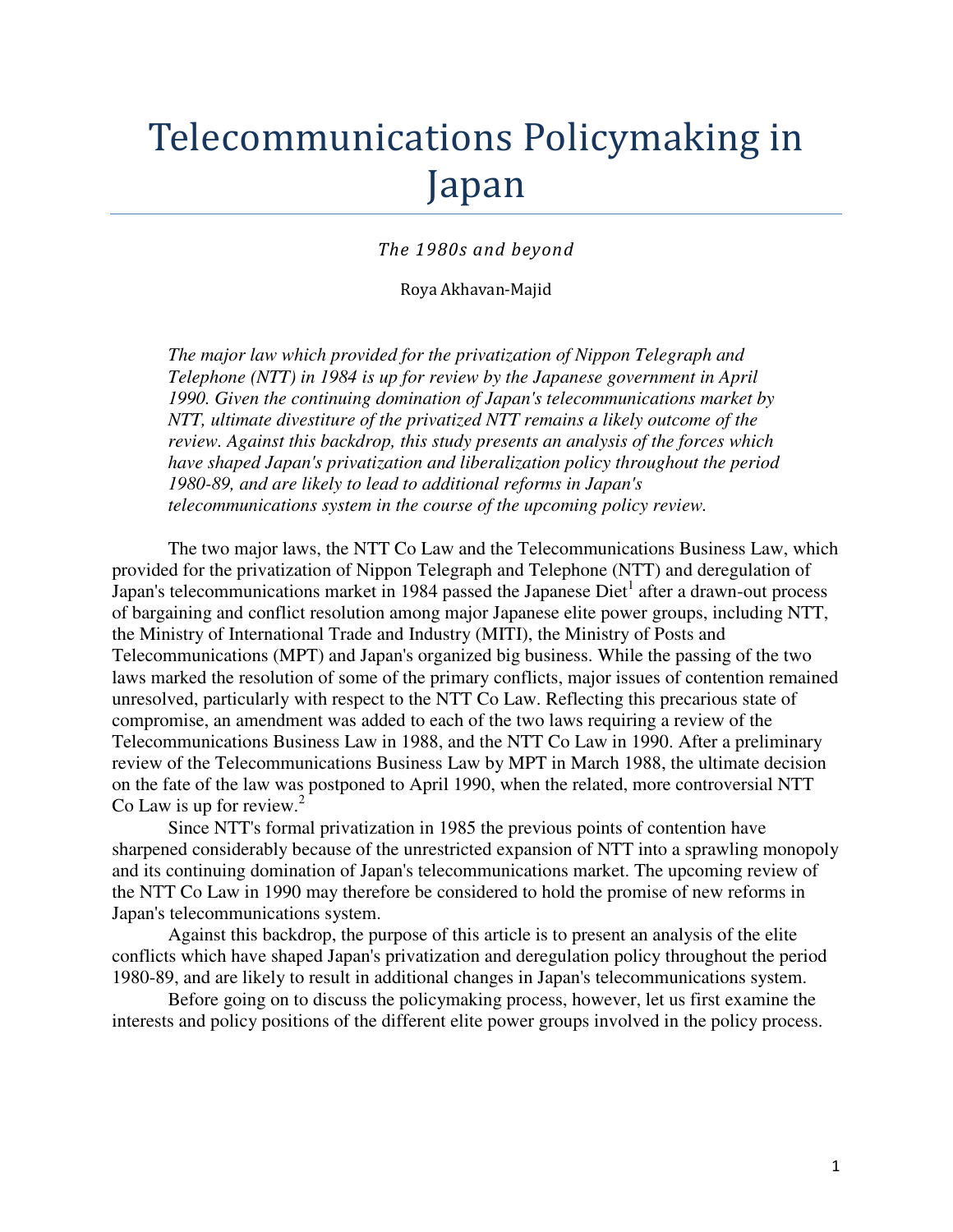#### **Power groups**

#### *US government*

On the international level the US government has been the primary source of pressure on Japan to deregulate its telecommunications market. For many years US electronic manufacturers have sought to enter the telecommunications hardware and information services market in Japan with little success. The continued difficulty of entry experienced by the US manufacturers coupled with a ballooning US-Japan trade deficit finally led in the early 1980s to a renewed surge in trade friction which continues to this day.

As a country dependent upon exports of manufactured goods for its economic survival, Japan is particularly vulnerable to protectionism abroad. Thus, despite its own protectionist practices, Japan has been sensitive to protectionist overtures abroad, particularly in the USA, and has often made timely concessions to keep such overtures from materializing into action.

 Among the powerful sources of pressure on Japanese telecommunications policy in the 1980s, therefore, has been the demand by the USA for more liberal procurement practices and larger purchases of US telecommunications products on the part of NTT and a more open and competitive information services market.

#### *Japanese big business*

At the national level the primary pressure towards liberalization and deregulation of telecommunications has been exerted by the big business leaders organized in the Japan Federation of Economic Organizations (Keidanren). As expansive businesses engaged in a constant search for new and lucrative markets, Japan's leading business enterprises exerted pressure on the government to create favourable conditions for their entry into the telecommunications market.

Among the conditions best suited to big business interests were:

- Elimination of NTT's monopoly and permission to enter the market;
- A broken-up (divested) NTT to ensure effective competition;
- Privatization of NTT;
- A deregulated market *vis-à-vis* domestic business; and
- Restriction of foreign investment in the domestic telecommunications market.

Of these conditions, NTT privatization and divestiture constituted two distinct policy elements favored by private industry for two very different reasons.

 As far as the ability to successfully enter and compete in the data communications market is concerned, a divested NTT would have been far more amenable to the interests of big business in its efforts to obtain a share of the market than a privatized yet sprawling telecommunications giant, unrestricted in the scope of its activities. Thus without divestiture an ultimate privatization of NTT would contribute very little to creating the type of competitive market sought by private industry.

Yet privatization of NTT has been favoured quite strongly by private industry, particularly by Japan's leading electronics manufacturers, for an interesting set of reasons.

Despite its leading role in technological research and development, NTT has never made its own equipment. Rather, it has always bought more than 80% of its equipment from Japan's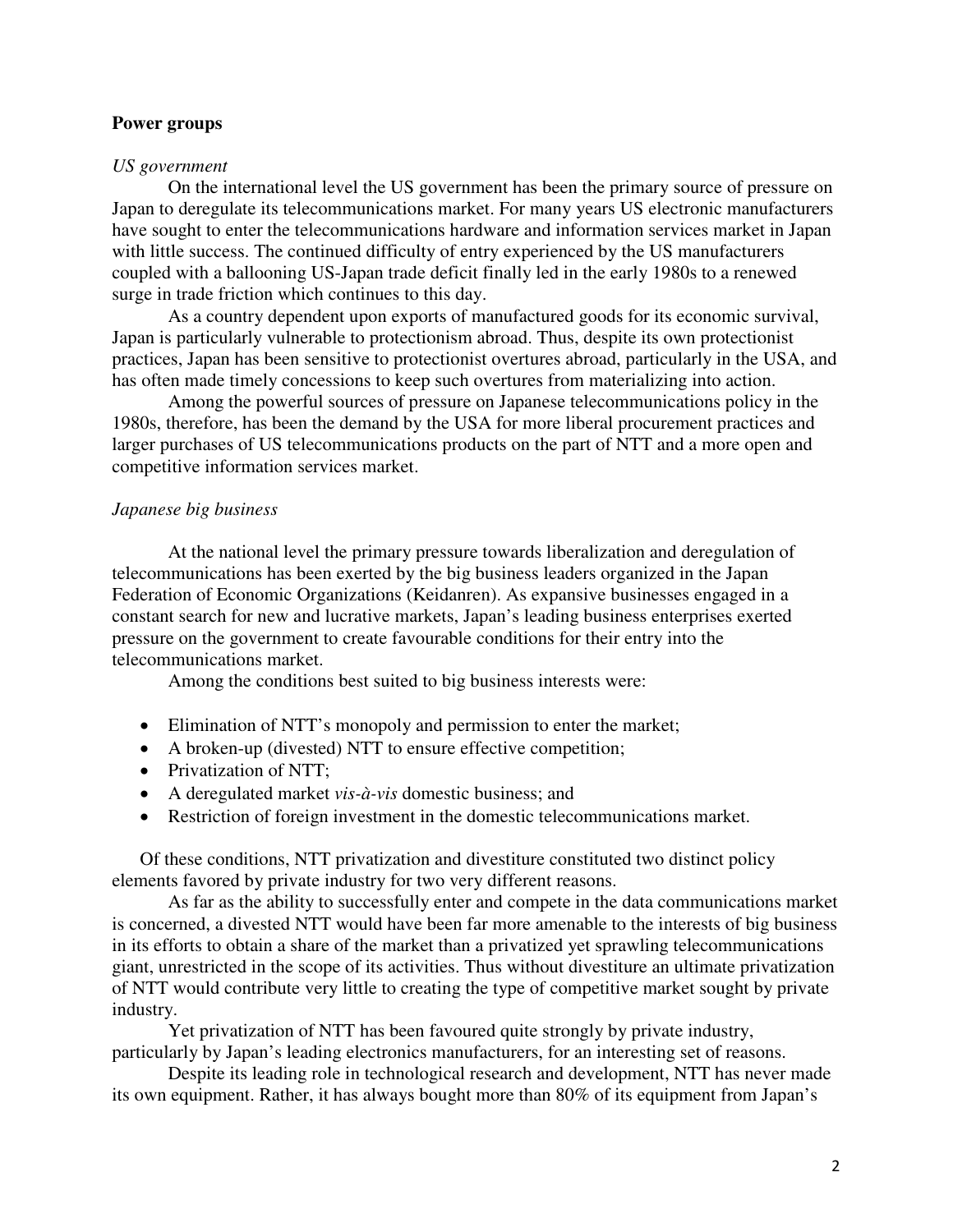top electronics manufacturers, such as Hitachi, NEC, Fujitsu, Sumitomo and Oki Electric, collectively referred to as NTT's 'family of suppliers'.<sup>3</sup> It has done so, furthermore, not on the basis of competitive bidding among the different suppliers but in a consultative process based on collective pricing agreements.<sup>4</sup> With the rise in the early 1980s of Japan's trade surplus to record figures, however, NTT's procurement practices began to come under increasing scrutiny by its trade partners, leading to mounting pressures for greater foreign procurement. As long as NTT remained a public entity under government management it would, according to GATT rules, be bound to respond to demands for more open procurement practices. If privatized**,** however, it would be exempted from this requirement. NTT's complete privatization could therefore benefit NTT's family of suppliers by relieving NTT from its legal obligation under GATT rules to practise open procurement.<sup>5</sup>

Another major advantage of NTT's privatization for Japan's electronics manufacturers, of course, would be to enable them to make a direct and profitable investment in the country's telecommunications market by acquiring their own shares in the privatized company.<sup>6</sup>

Finally, among the conditions favoured by Japan's big business was a telecommunications market as restrictive as possible to foreign competition. Thus, organized in Keidanren, Japan's big business lobbied for privatization and divestiture of NTT, deregulation of telecommunications business, and restriction of the level of foreign investment in Japan's communications market.

#### *Ministry of Posts and Telecommunications*

Japan's Ministry of Posts and Telecommunications is the policymaking and regulatory body overseeing the nation's broadcasting and telecommunications systems. MPT's regulatory authority over NTT thus constitutes a major element of its bureaucratic jurisdiction and power.

With the sudden rise of telecommunications in the early 1970s from a position of low priority on the national agenda to one of central importance to the nation's economic prosperity, an unprecedented opportunity was created for MPT to climb the ranks of power, even to the point of contending with MITI for the position of Japan's primary industrial policymaker. A privatized and divested NTT and a deregulated telecommunications market, however, would not only strip MPT of its direct supervisory authority over NTT, but it would also deprive it of its unique chance to expand the basis of its regulatory power.

Thus, in addition to opposing complete deregulation in the telecommunications market, MPT has shown a strong interest in keeping NTT intact as a giant corporation and, in the face of pressures for NTT's divestiture, has continually argued in favour of a single nationwide network.<sup>7</sup> In addition, since 1979 MPT has given its wholehearted support to NTT's idea for an Information Network System  $(INS)$ ,  $\delta$  designed to handle all types of communication, including voice, pictures and data in digitized form using a nationwide network of optical fibers. By rendering any kind of duplication extremely costly and inefficient, such a system, if successful, could potentially establish NTT's domination over Japanese telecommunications for many years to come.

In addition to the higher level of power entailed in overseeing a large nationwide telecommunications entity, MPT's preference for a unitary, as opposed to a divested, NTT may be considered to arise from the ease of control offered by a single giant communications network in times of political crisis or national emergency.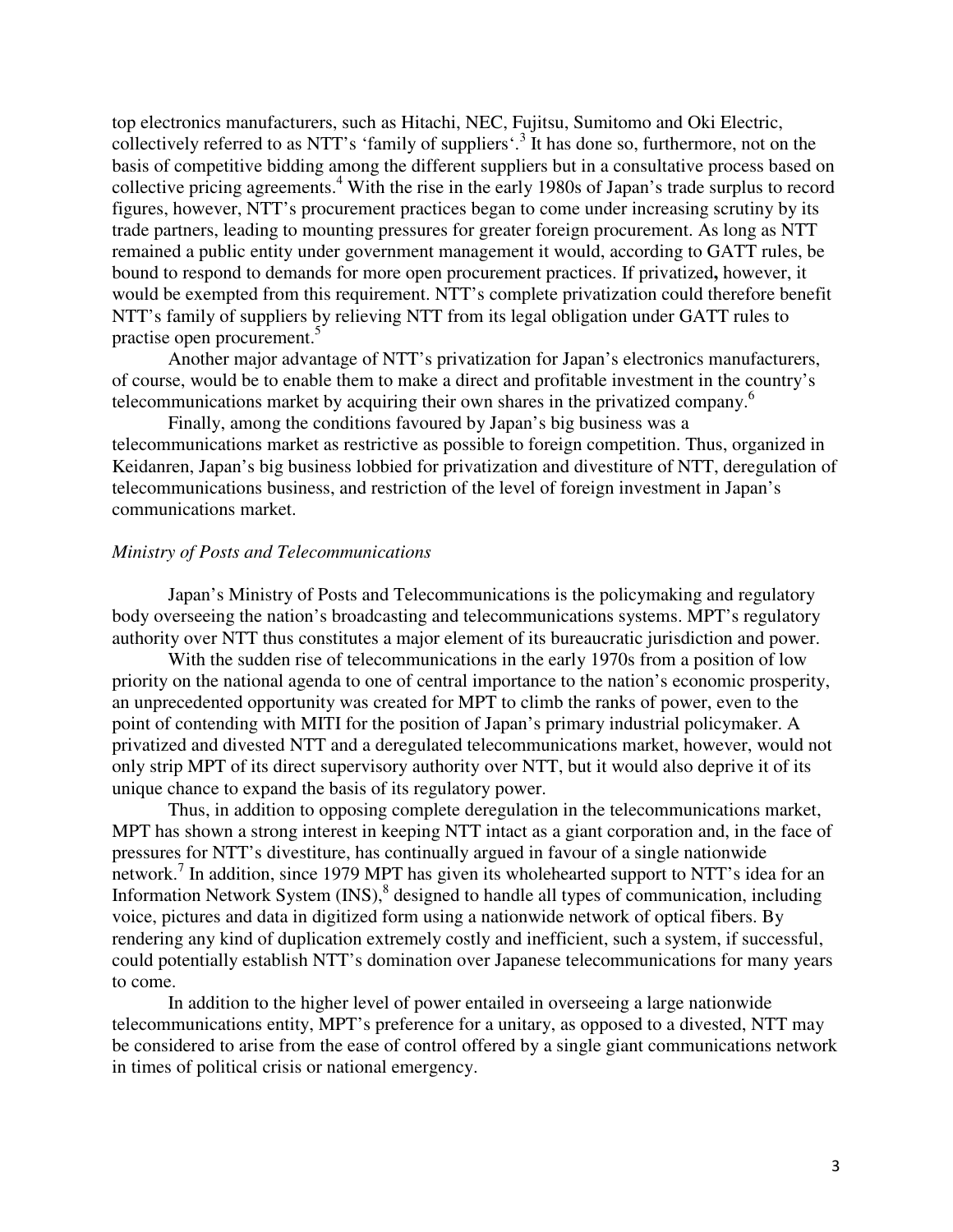In response to the new demands on government telecommunication policy prompted by the advent of new media technologies, therefore, MPT has favoured a strong NTT and insisted on policies affirming its jurisdictional authority over the nation's traditional as well as new telecommunications entities.

#### *Ministry of International Trade and Industry*

Japan's Ministry of International Trade and Industry has played a central role in developing Japan's industrial policy and orchestrating the nation's economic activities throughout the post-war period. With the rise into prominence of telecommunications and information technologies in the early 1970s, however, MITI's continued domination of Japan's economic scene has come to depend largely on its ability to take charge of the country's telecommunications and related policies.<sup>9</sup> In this context MPT's mandated authority to regulate the nation's telecommunications remains the primary obstacle in the way of MITI's continued performance as Japan's foremost economic policymaker.

A completely deregulated telecommunications market, eliminating the basis of MPT's regulatory power, and a divested NTT, allowing MITI to establish strong new competitors under its own administrative guidance, therefore, constitute the conditions most favourable to MITI's interests.

Thus, as it happens, MITI's support for NTT's privatization and divestiture and a liberalized telecommunications market arises not only from its solidarity with Keidanren and Japan's business community, but also from the primary importance of such politics to its own survival as a top-ranking ministry.

#### *NTT*

As far as NTT itself is concerned, both the NTT President, Hisashi Shinto, and the NTT workers' union, Zendetsu, supported the call for NTT's privatization.

Throughout the privatization and deregulation policy debate Hisashi Shinto acted as a strong spokesman for reforming Japanese telecommunications, arguing particularly for the need to free NTT from the cumbersome process of government supervision so that it could better respond to the demands of the new technology and the rapidly changing telecommunications environment.<sup>10</sup>

Although not a strong influence on policy, Zendetsu also supported the initiatives for NTT's privatization. As public employees, NTT workers did not have the right to strike. More importantly, the amount of annual wage increase they could expect was closely tied to that of other public enterprise employees, including those of such faltering enterprises as Japan National Railways (JNR).<sup>11</sup> This meant that no matter how profitable NTT might be, those profits could not be translated into wage increases for NTT workers as long as Japan's other major public corporation was beset with a ballooning deficit. By separating their fortunes from that of other public employees, NTT's privatization would allow the NTT workers to ask for and receive higher wage increases. The NTT workers' union, therefore, actively lobbied for privatization in the course of the policy process.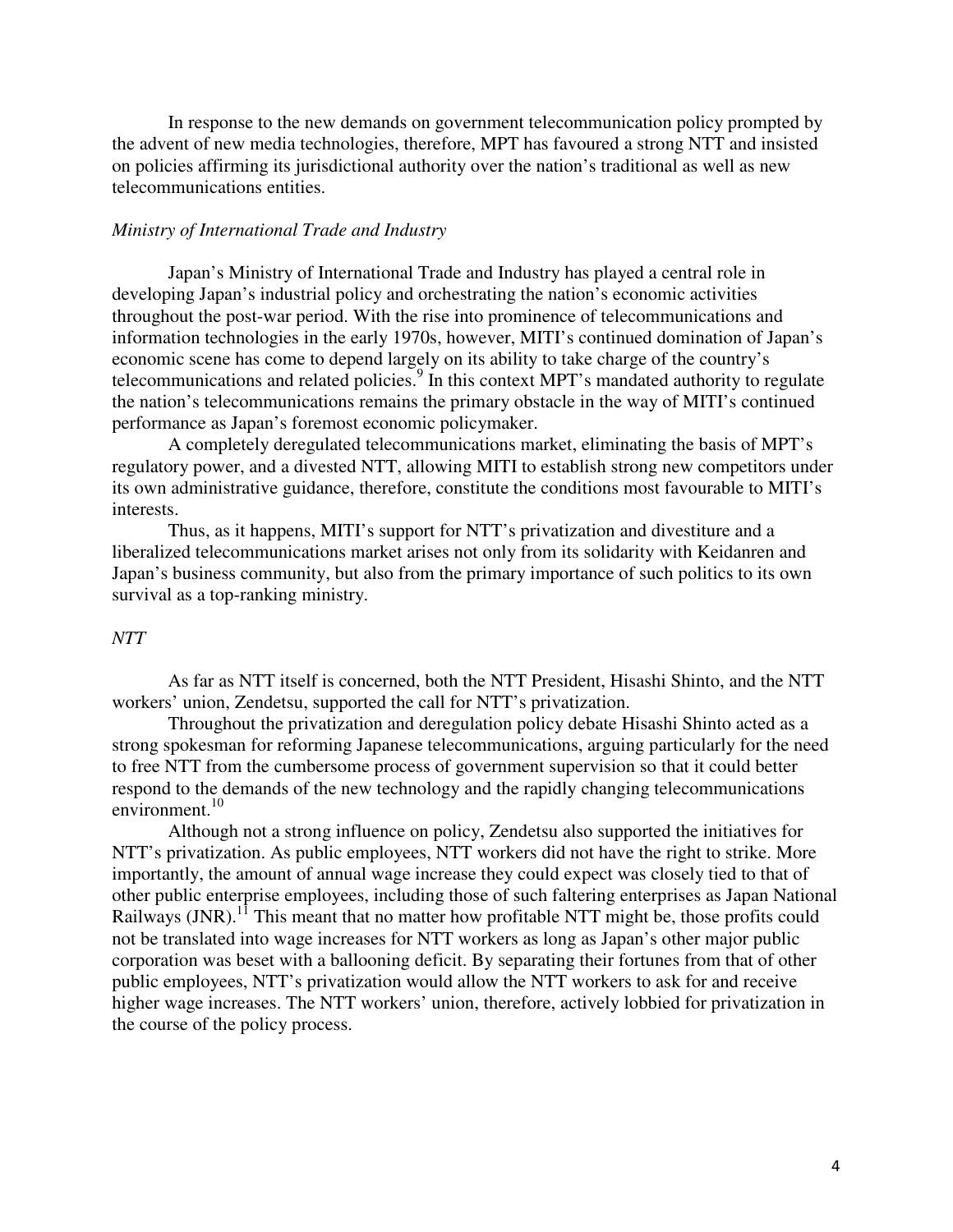#### **Policymaking process**

Among the most popular policies of the Liberal Democratic Party (LDP) since the late 1970s has been the general policy of 'administrative reform'<sup>12</sup> aimed at trimming the fat and increasing the efficiency of Japan's numerous public corporations. This policy has been particularly popular because of its original emphasis on the need for reorganizing JNR, a public corporation considered by a majority of the Japanese public as a symbol of costly and inefficient operation. Running deeper into the red every year, JNR has been one of the most visible targets of the policy of administrative reform, and the primary source of the policy's widespread public support.

It was within the context of this favourable climate that Keidanren, in alliance with MITI, launched its campaign for the privatization of NTT. At the time when the campaign began NTT was, as it still is, a highly profitable organization which not only did not rely on any government funds but actually paid an average of 120 billion yen annually to the government in 'excess profits'.<sup>13</sup> The generalized support for the policy of administrative reform, however, provided an ideal pretext for the proponents of competition in the telecommunications market to focus attention on NTT and argue for its reorganization. The publicly expressed logic of the argument was that, being a public corporation, NTT is susceptible to increasing inefficiency in its operation and thus, despite its present profitability, could begin to tax the public budget at some future point in time. $^{14}$ 

The formal process of governmental policymaking leading to the enactment of two major laws addressing the reorganization of NTT and the future of the telecommunications business in Japan began in March 1981 with the launching of the Second Ad Hoc Council on Administrative Reform by Prime Minister Suzuki.<sup>15</sup>

Despite its formal character as a governmental committee, the Council was from the beginning under the direct influence of Keidanren. Among the most visible signs of this was the fact that the Council, appointed by the Prime Minister, was headed by the then Keidanren President, Toshio Doko, the founder of Toshiba and one of Japan's most influential *zaikai*  (business elite) members. Another sign of Keidanren influence was the concurrence of the council, both chronologically and in terms of its final recommendations, with the Keidanren Committee on Data Processing (later renamed the Committee on Information and Telecommunication Policy), established in 1980 under the chairmanship of the Fujitsu Chairman, Taiyu Kobayashi, with a mandate to formulate Keidanren policy on telecommunications and to draw up a proposal to be presented to the government and the ruling LDP.

Four months after the launching of the Second Ad Hoc Council the Keidanren policy committee formally presented to the government in July 1981 its 'Proposal for promotion of progress towards the Information Society'. <sup>16</sup> The proposal was followed by a more detailed set of recommendations submitted to the Second Ad Hoc Council in February 1982, advocating complete liberalization of the use of telecommunications and NTT privatization and divestiture.<sup>17</sup>

A few months later, in July 1982, the Second Ad Hoc Council presented its final recommendations to the Prime Minister, closely reflecting the position taken by the Keidanren Committee on Information and Telecommunication Policy. More specifically, the Second Ad Hoc Council recommended:

• opening the telecommunications market to private competition;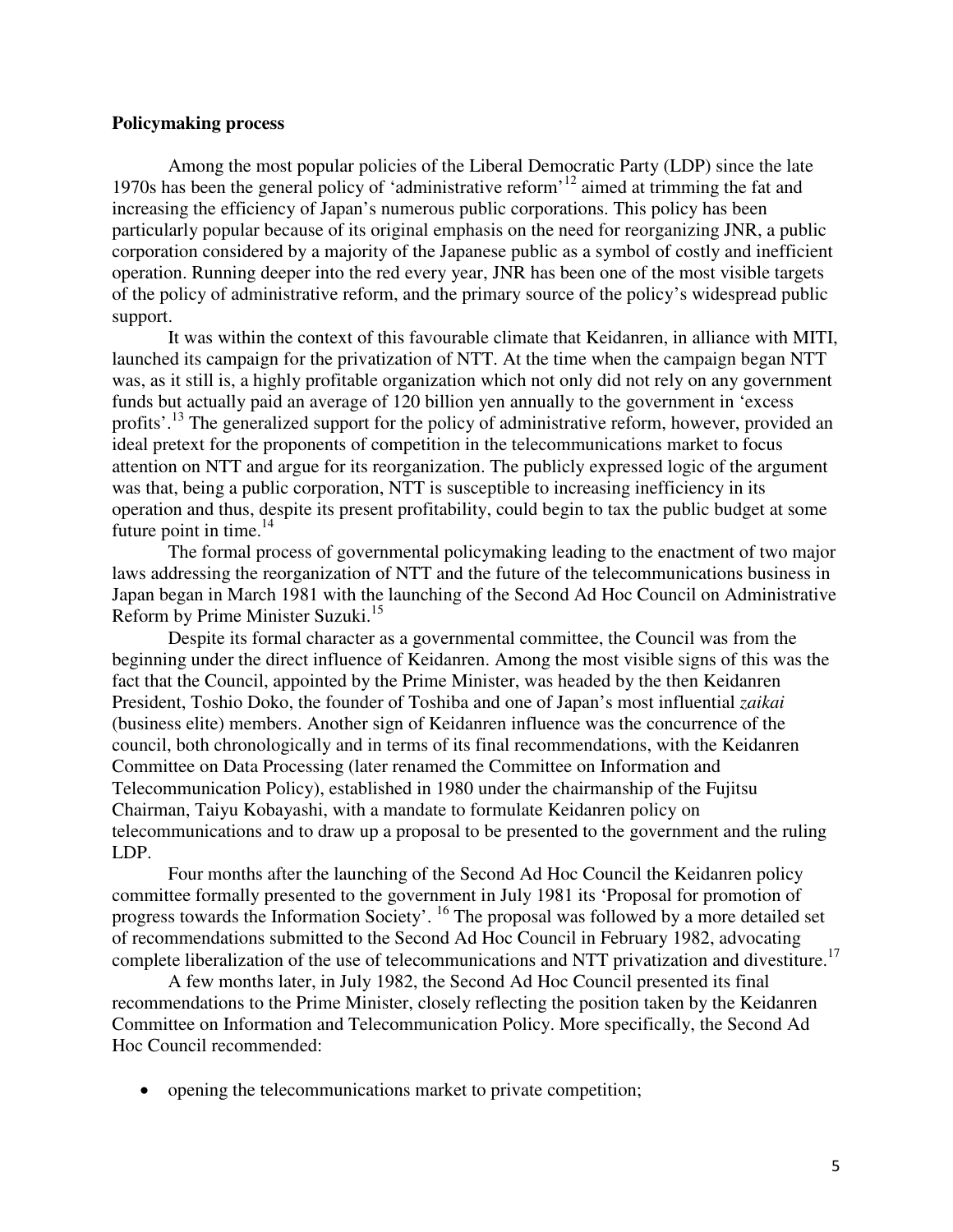- turning NTT into a 'special' private company whose shares would initially be held by the government and later gradually sold to the public; $^{18}$
- divestiture of NTT within five years into a central company operating trunk lines, and several local companies operating local telephone services.

From the beginning the recommendations made by the Second Ad Hoc Council, particularly those urging privatization and divestiture of NTT, met with strong opposition from MPT and its supporters in the LDP.<sup>19</sup> Based upon the traditional tendency of similar institutions in Japan to compete with one another while joining with dissimilar groups to form self-sufficient heterogeneous coalitions,<sup>20</sup> different ministries in Japan routinely coalesce with factions in the LDP, forming competing cluster-factions or 'tribes' (*zoku*). Thus, after the Second Ad Hoc Council issued its report, conflict began to grow between the so-called 'MPT tribe' (Yuseizoku) representing a coalition between MPT and the Tanaka faction in the LDP, and the 'MITI tribe' (Tsusanzoku), representing a coalition between Keidanren, MITI and the Miyazawa faction in the LDP. $^{21}$ 

Interestingly, the same factional divisions and coalitions were visible on the occasion of the designation of a new NTT President in 1985. The contenders for the position were the incumbent NTT President, Hisashi Shinto, a prominent businessman recruited from the shipbuilding industry to head NTT in 1981, and NTT Vice President Yasusuda Kitahara, who came from within the bureaucratic ranks of NTT. Originally introduced for the NTT presidency to Prime Minister Suzuki by Toshio Doko<sup>22</sup> (the same Keidanren President who headed the Second Ad Hoc Committee), Shinto was backed by MITI, Tsusanzoku and Keidanren, while Kitahara was supported by MPT and Yuseizoku, the Tanaka faction of Yuseizoku in particular.<sup>23</sup> Following fierce infighting, the balance of power finally shifted in Shinto's favour, mainly because of Tanaka's illness, which removed him from the political scene in late 1984.

As the first step towards achieving a possible compromise on the issue of market liberalization, telecommunications lines were partially liberalized in October 1982 to permit the establishment of small-scale value-added networks for business usage.<sup>24</sup> In the meantime conflict continued to rage on the question of NTT's privatization and divestiture, leading senior politicians outside the MITI and MPT 'tribes' to take action later in 1983 to obtain a compromise between the two contending cluster-factions.<sup>25</sup> In the course of the formal and informal negotiations that followed, the strong opposition of MPT and its allies succeeded in freezing the idea of NTT divestiture for the time being. In return, however, MPT agreed in principle to Keidanren/MITI demands for NTT's privatization.

A partial compromise was thus reached between the two contending parties under the mediation of LDP elders based on the idea of privatizing NTT first and considering the desirability of its divestiture at some future date.<sup>26</sup>

Once a basic compromise had been reached on the issue of NTT's reorganization, the focus of the telecommunications policy debate shifted to the question of deregulation and the promotion of competition in telecommunications.

Having partially opened the telecommunications market in October 1982 by allowing businesses to start small-scale value-added networks (VANs) using NTT lines, MPT proceeded in 1983 to draw up a set of new laws aimed at regulating the activities of the new data communications businesses. Once again in September 1983 conflict began to rage between the two cluster-factions as MITI expressed its strong opposition to the introduction of any new regulations. $27$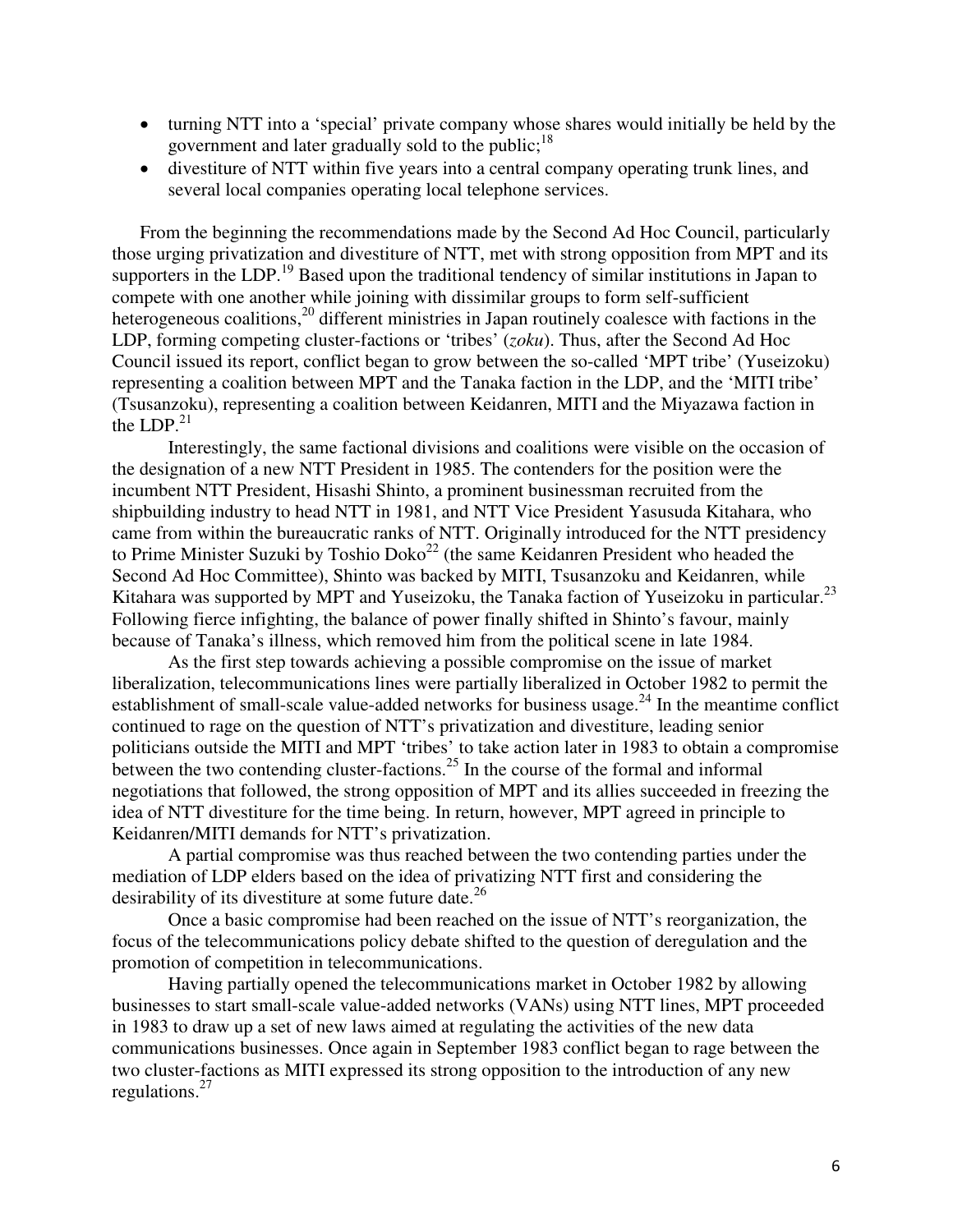Against the backdrop of this unresolved internal conflict on the issue of telecommunications deregulation, the US government began to exert its own pressures on the Japanese government to allow foreign carriers to enter the VAN market without restriction.<sup>28</sup> Fearing the potential threat of competition posed to NTT by such US giants as AT&T and IBM, MPT insisted vigorously on the necessity for imposing some restrictions on the level of foreign capital invested in the new telecommunications businesses. Although motivated by a different set of interests, MPT's position in this case was in line with that of Japanese businesses intending to enter the telecommunications market.

Shortly after the announcement by MPT of its intention to restrict the level of foreign investment in Japanese telecommunications, pressures began to increase on MPT to agree to a compromise. Following an official meeting between the US ambassador to Japan and the Minister of Posts and Telecommunications in February 1984,<sup>29</sup> and other diplomatic efforts on the part of the USA, Japan's Ministry of Foreign Affairs intervened in the process, urging accommodation of US demands to avoid a new surge in the ongoing friction on trade issues.

 Reflecting an ultimate compromise between the positions taken by MPT, MITI, big business and the US government, the final draft of the Telecommunications Business Law classified prospective telecommunications businesses into two categories. The first category, called 'Type 1' businesses, are those which own and operate their own telecommunications lines and equipment. The second category, called 'Type 2' businesses, are those which provide information services by leasing lines from NTT or other Type 1 businesses. Type 2 businesses are further divided into 'ordinary' and 'special' categories.<sup>30</sup> Special Type 2 businesses are defined as large-scale businesses which cater to a variety of clients and provide international as well as domestic information services. Different levels of regulation are then applied to the different categories of telecommunications business, in line with the scale and scope of their operations.

Of the two basic categories of telecommunications business, Type 1 businesses are more strictly regulated. Establishment of Type 1 businesses requires the approval of MPT. These businesses, furthermore, are subject to MPT supervision in various areas of their activity including service rates and decisions to interconnect or merge with other Type 1 businesses. Furthermore, MPT reserved the right not to approve applications for Type 1 businesses if it deems such entry to create 'excess competition' in the telecommunications market.<sup>31</sup> The level of foreign investment in Type 1 businesses cannot exceed  $30\%$ .<sup>32</sup>

As for the second category of telecommunication businesses, Ordinary Type 2 enterprises can start operation by simply notifying MPT, while Special Type 2 businesses need to 'register' with MPT, which means that they require MPT approval.<sup>33</sup> No restriction is placed on foreign ownership in the case of the Type 2 businesses, reflecting a partial victory for the USA.

Thus, through the compromise process, MPT succeeded in guaranteeing for itself some level of regulatory authority over new telecommunications businesses as well as in restricting foreign investment to a certain extent. The MITI-Keidanren coalition, on the other hand, succeeded in securing a certain level of liberalization and deregulation in the telecommunications market.

The final draft of the NTT Co Law which passes the Diet also in April 1984 (becoming effective in April 1985) reflected the compromise reached in August 1983 between the contending parties under LDP elders' mediation. Several provisions were added to the law, however, before its passage in 1984. The final draft of the NTT Co Law thus included the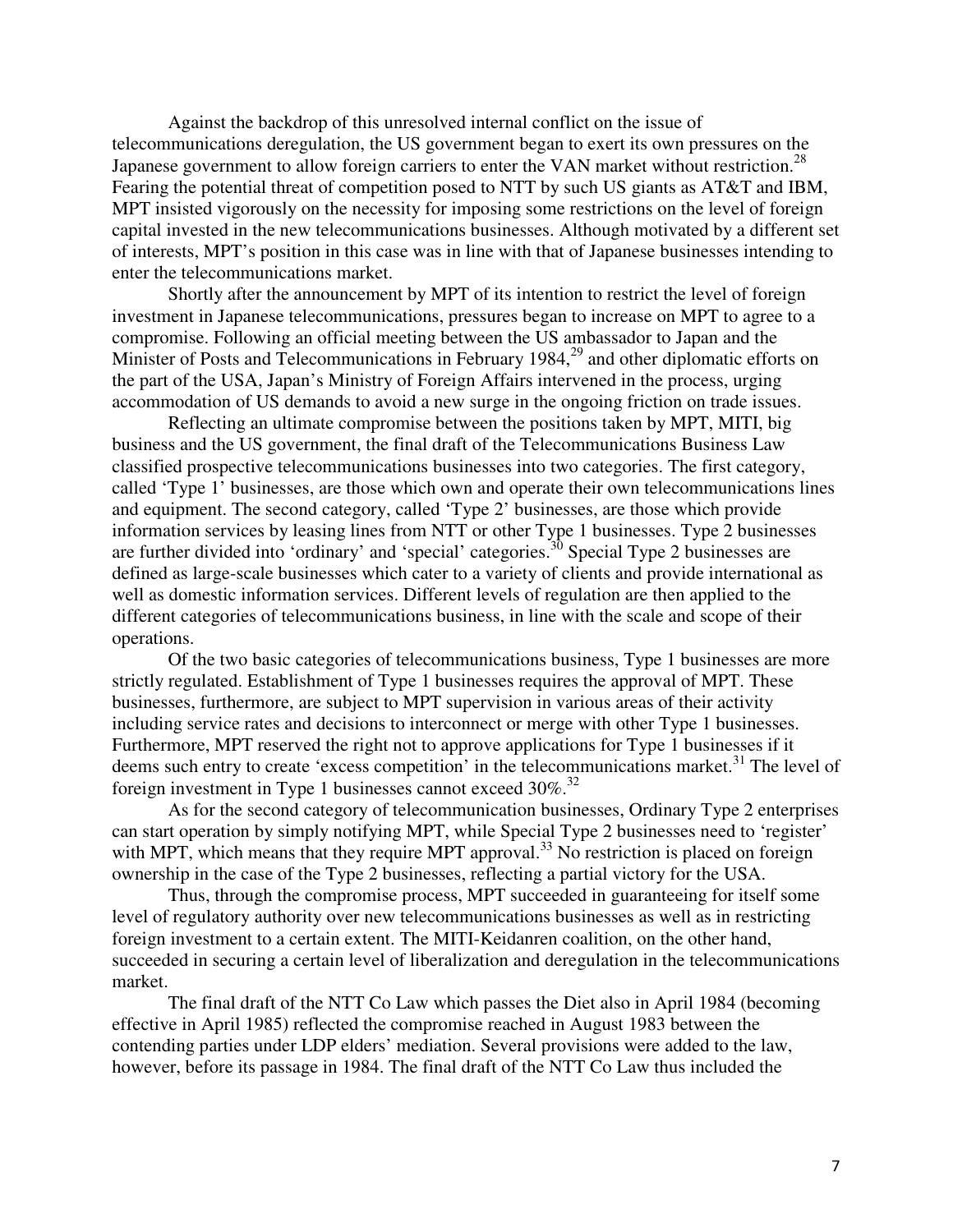following provisions:

- NTT shall be a private company.
- The new company shall be a joint-stock corporation.
- In addition to domestic telecommunications business, the new company can perform other services and engage in other related businesses subject to MPT approval.
- The government shall permanently hold no less than one-third of the shares in the new company.
- Foreigners or foreign corporations cannot hold shares in NTT Co.
- NTT Co shall (a) put priority on the public use of telecommunications in the case of disaster or national emergency, (b) invest 1-3% of its revenue in R&D, and (c) maintain a nationwide network.
- NTT Co shall be subject to the authorization of the minister of MPT in the following aspects of its operations: (a) entering new services and business activities, (b) annual budget and 'work plan', (c) appointment and dismissal of officers, directors and auditors, and (d) disposition of profits and manner of investment.
- The NTT Co Law shall be reviewed within five years after the incorporation of the new company.<sup>34</sup>

As is strikingly clear from the provisions in the NTT Co Law, MPT's interests held the upper hand in the final compromise reached on the principles of NTT's reorganization. Not only did NTT remain intact as a giant corporation, but it was given the go-ahead for unlimited expansion into all possible kinds of related businesses. And despite privatization, not only does the government continue to hold the bulk of NTT shares, but almost all of the new company's major business operations, including appointment of top personnel, budgeting and investment, continue to remain subject to MPT supervision and approval.

 The ultimate enactment in April 1984 of the Telecommunications Business Law and the NTT Co Law created an ironic situation in which, while new telecommunications businesses were allowed to enter the market, they could scarcely hope to compete with the formidably powerful NTT. According to expert opinion, even at the time of its privatization NTT was so immense that new common carriers could at best hope to control 5-10% of the market by the 1990s.<sup>35</sup> As a partial response, Japanese businesses seeking to enter the telecommunications market as common carriers began to coalesce in joint ventures in order to share the risks entailed in the competition.

 Early in 1985 three major consortia of Japan's most powerful big businesses were formed as major competitors to NTT. These were:

- Daini Denden Kaikaku (which roughly translates into 'second NTT'), a joint venture by Sony, Mitsubishi, Kyosera. Ushio, Secom and 200 other major companies;<sup>36</sup>
- Nihon Kosoku Tsuhin (Teleway Japan), a joint venture sponsored by the Ministry of Construction and Japan Highway Public Corp, with the participation of Toyota, Mitsui, Sumitomo, Kyosera and 44 other companies; $3<sup>7</sup>$
- Nihon Telecom, a joint venture by Japan National Railways, two private railway firms, five banks and brokers, and 156 other businesses, including Mitsubishi which has holdings in all of the three new carriers.<sup>38</sup>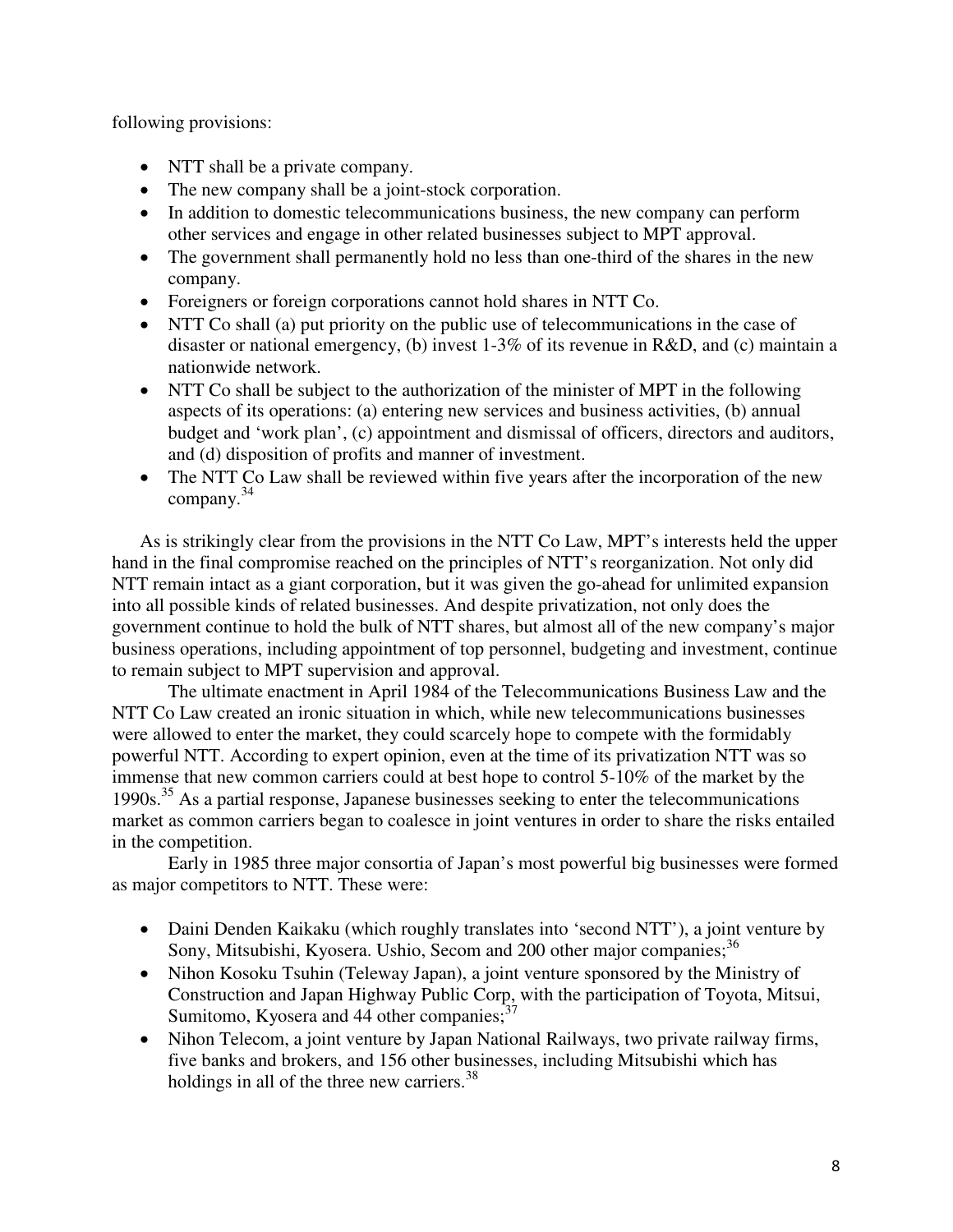As might be expected, the market has been far more active with respect to the entry of Type 2 businesses. As of 1988 there were more than 520 Type 2 businesses operating in Japan.

The three above-mentioned 'alternative NTT' ventures began operation as common carriers in September 1987, and provide long-distance service between Tokyo and Osaka, Japan's most lucrative telecommunications route. All three plan to extend their networks to Kyushu in the south and to Hokkaido in the north by 1990.

Thus far the three new carriers' only weapon against NTT, lower prices, has failed to win them the market share they originally expected. This is partly due to the fact that NTT has promptly responded to the newcomers' lower rates by price cuts of its own. Early in 1988, for example, NTT cut its long-distance rates by 10%, to offset the 20% discount offered by its competitors.<sup>39</sup>

Despite the modest gains made by NTT's competitors thus far, their collective market share continues to remain well below 10% of NTT's  $\overline{5}$  trillion yen market.<sup>40</sup> And while the three newcomers remained in the red during their first two years of operation,<sup>41</sup> NTT continued to increase its profits at a rate of about  $30\%$  in fiscal  $1986^{42}$  and  $39\%$  in fiscal  $1987^{43}$ 

Not only NTT's efficiency and profits, but also its stature and overall domain in the field of information and telecommunications have grown rapidly since its privatization in 1985. Unrestricted by the NTT Co Law as to the range of businesses it would be allowed to enter, NTT has rapidly diversified its activities by establishing more than 120 affiliates in joint ventures with major national and international businesses. Among them is a joint venture between NTT and IBM Japan,<sup>44</sup> and another between NTT, three of its major suppliers, NEC, Hitachi, Fujitsu and one of Japan's major media conglomerates, Nihon Keizai Shimbun.<sup>45</sup> The joint venture with IBM led to an uproar on the part of Japanese big business, which saw the joining of the two international giants as a major blow to the interests of true competition in the market.

Thus, despite its success in opening the telecommunications market to a rapidly increasing number of Type 2 businesses, the 1984 reform of Japan's telecommunications is considered by many in Japan to have failed to create an environment conducive to effective competition, particularly with respect to common carrier businesses.

The growing evidence in favour of the need for reconstructing NTT has subsequently placed the MITI-Keidanren coalition on the offensive, forcing MPT to reposition itself on the divesture issue. In preparing for the upcoming review of the NTT Co Law – and working under pressure from the proponents of an NTT break-up – the Telecommunications Council of MPT issued an interim report in October 1989, setting forth three options for NTT's reorganization:

- Keeping the present structure with necessary improvements;
- Breaking up NTT; or
- Divesting NTT of certain forms of business. $46$

Barring a last-minute compromise between MPT and the MITI-Keidanren coalition, the ultimate divestiture of NTT remains a likely outcome of the upcoming review.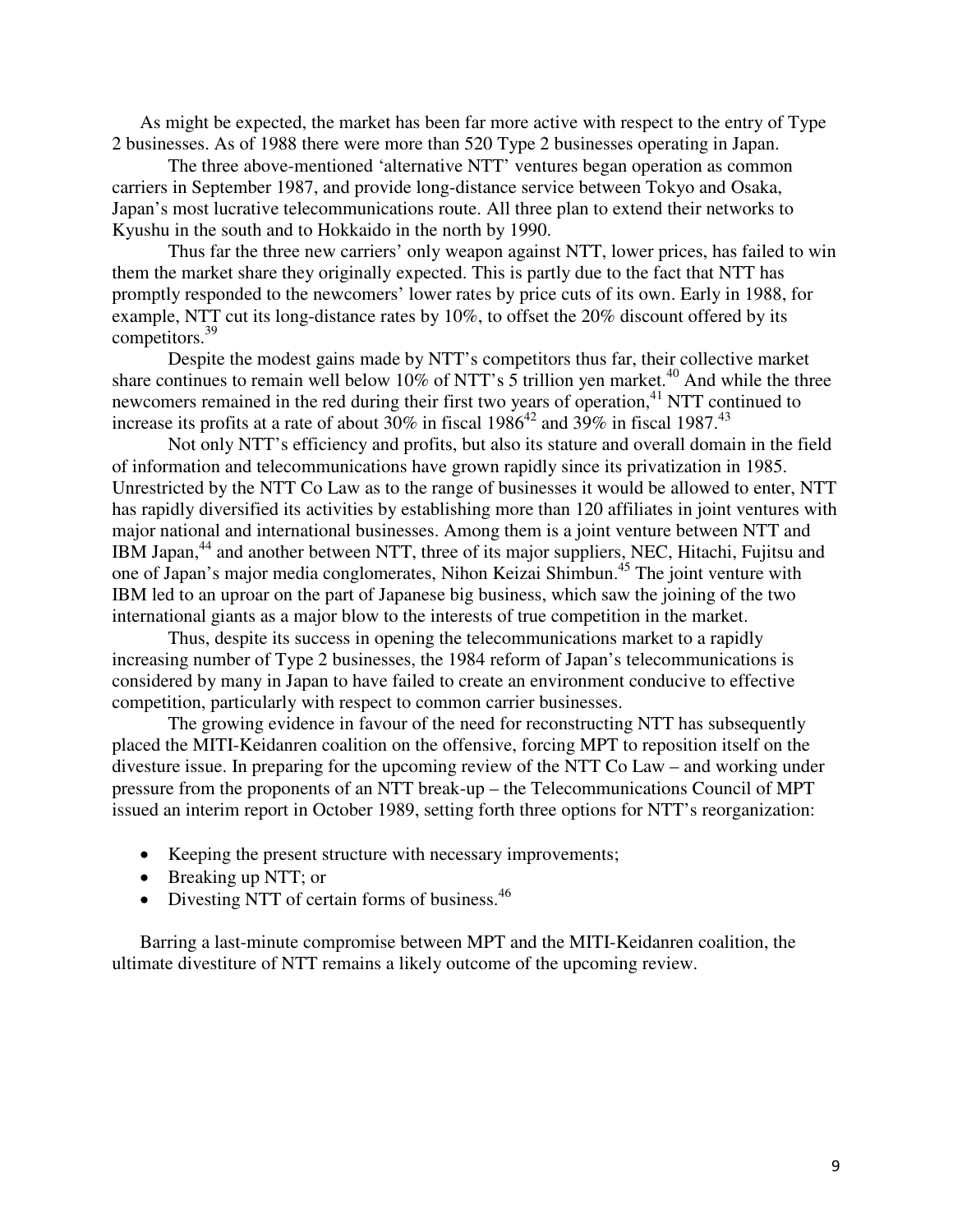#### **Endnotes:**

l

 $6$  With the large number of companies eager to buy shares in the new NTT company, it is expected that the shares may not be held as widely as originally envisioned, particularly as the Japanese public is little used lo direct corporate investment.

<sup>7</sup> Norimasa Hasegawa. Director, International Affairs Division, Communications Policy Bureau, Ministry of Posts and Telecommunications, personal interview, 8 August 1985.

8 Keiji Tachikawa. 'Information Network System: new telecommunications converged with computers', *Studies of Broadcasting,* March 1983. p 51.

<sup>9</sup> Other areas of special importance to MITI are the new techno-industries, such as materials science and biotechnology.

<sup>10</sup> Turning NTT into private corporation'. *Oriental Economist.* April 1983. p 12.

<sup>11</sup> Yujiro Inada, political reporter, MPT Press Club, the Yomiuri Shimbun, personal interview, 14 March 1986.

<sup>12</sup> Hiroshi Shiono, 'The development of the system of telecommunications law in Japan', *Studies of Broadcasting,*  March 1985.

<sup>13</sup> 'Deregulation lets Nippon Telephone off the hook', *Economist*. 6 August 1983, p 57.

<sup>14</sup> 'Turning NTT into private corporation,' *op cit*. Ref 10, p 11.

<sup>15</sup> Norimasu Hasegawa, personal interview, 8 August 1985.

<sup>16</sup> Taiyu Kobayashi. 'A new era of telecommunications; Keidanren's role, policy', *Keidanren Review on Japanese Economy, No* 91, February 1985. p 5.

<sup>17</sup> *Ibid.*

<sup>18</sup> 'Special' companies are established to handle business that is closely connected with the national interest. Though there are corporations with stockholders, they are subject to government regulation and supervision. Hisashi Shinto, 'Reform of telecommunications system in Japan'. *Japan Quarterly*, Fall 1984, p 381.

<sup>19</sup> 'Turning NTT into private corporation', *op cit*. Ref 10,  $\tilde{p}$  10.

<sup>20</sup> Chie Nakane. *Japanese Society*. University of California Press, Berkeley, CA, 1970.

<sup>21</sup> Izumi Tadokoro. Director, Development Department, Japan Newspaper Publishers and Editors Association, personal interview, 11 April 1986.

 $^{22}$  Yujiro Inada, personal interview. 14 March 1986.

<sup>23</sup> Koji Suzuki, 'Fierce infighting behind NTT scenes', *Daily Yomiuri. 2* April 1985.

<sup>24</sup> Kobayashi. *op cit*. Ref 16, p 6.

<sup>25</sup> Yoshiko Kurisaki. The Policy-making *Process During the Deregulation of Telecommunications in Japan. July 1982-April 1984: an Analysis of the Political Interests Involved,* Research Paper for Communications Law II, Faculty of Law, University of Toronto. April 1984, p 11.

<sup>26</sup> *Ibid.* 

<sup>27</sup> Toshio Hatano. 'The new media nebula', *Japan Quarterly,* Fall 1984.

<sup>28</sup> Another US-Japan trade-related issue which surfaced during this time was the specific issue of government procurement of US spacecraft, particularly communication satellites. Based upon its primary policy of enabling Japan to develop indigenous capacity in all areas of space activity, the Japan Space Development Council opposed any government procurement of foreign communication satellites. In April 1984, under US pressure, Prime Minister

<sup>&</sup>lt;sup>1</sup> The term 'Diet' refers to the legislative branch of the Japanese government. The Diet consists of two houses, the House of Representatives and the House of Councillors. A bill becomes law upon passage by both houses of the Diet**.**

<sup>&</sup>lt;sup>2</sup> "NTT: too successful for its own good?". *Economist*, 4 June 1988. p. 63. The March 1988 report issued by MPT's Telecommunications Council indicated a need for general improvement in the telecommunications business climate, but suggested that the improvements could be achieved without actual changes in the Telecommunications Business Law itself: White Paper 1988: *Communications in Japan*, Ministry of Posts and Telecommunications, Tokyo, p. 12.

<sup>3</sup> Megumi Komiya and Jean-Luc Renaud. 'Privatizing Japanese telecommunications', *Intermedia*, March 1985. p 15.

<sup>4</sup> Jon Woronoff. *Japan: The Coming Economic Crisis*, Lotus Press, Tokyo, 1980. One example of the effect of such pricing agreements is the fact that in 1985 NTT paid Sumitomo \$1.50/m for cables, while Sumitomo charged its US customers only 60c/m: see 'Japanese telecoms'. *Economist*, 30 March 1985. p 83.

 $<sup>5</sup>$  It is important to note that following NTT's privatization the Japanese government agreed, for the time being, to</sup> maintain NTT's government status for procurement purposes under GATT rules; see 'What will GATT rules be worth?'. *Intermedia*, Fall 1986, p 5.